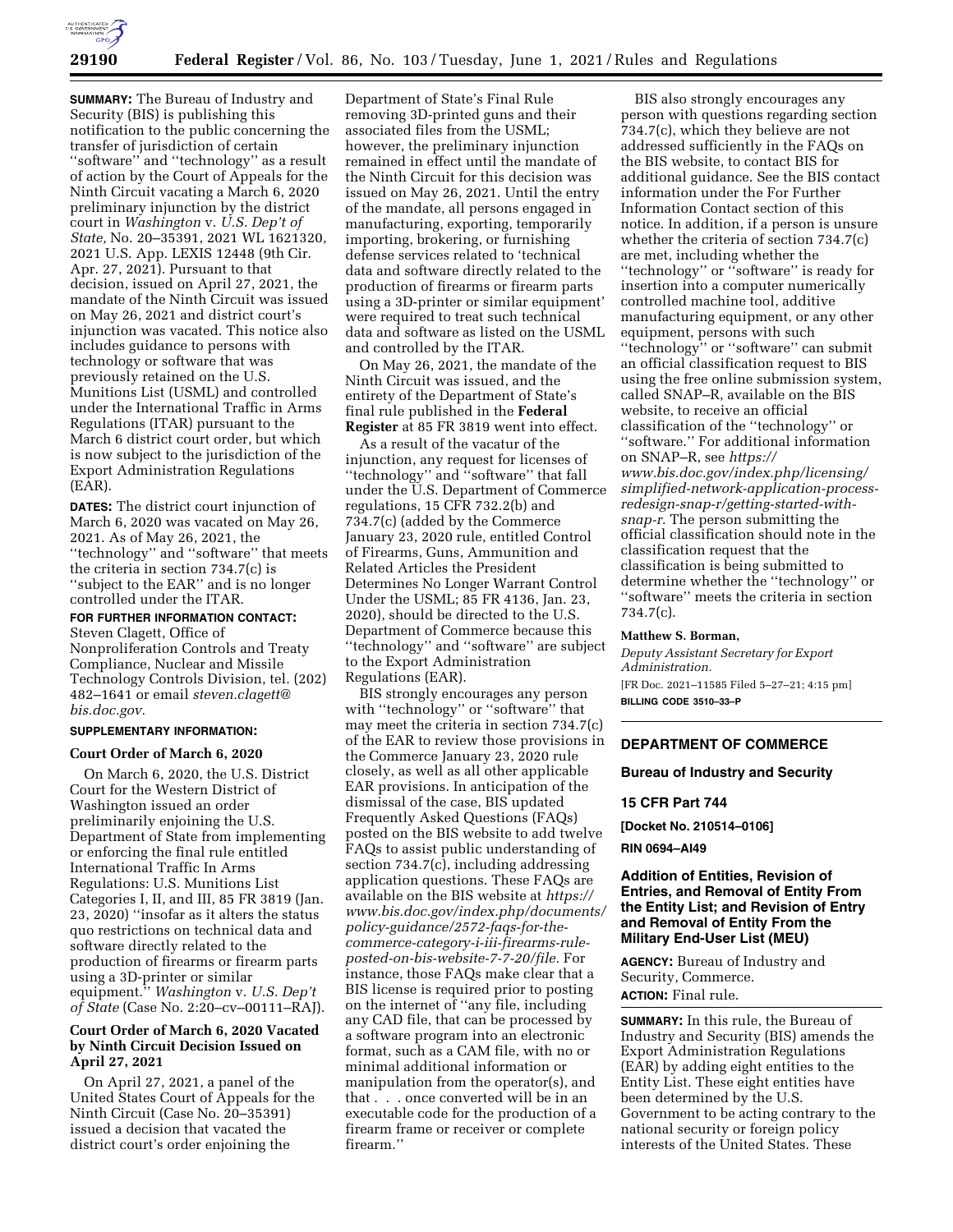entities will be listed on the Entity List under the destinations of Pakistan and the United Arab Emirates (UAE). This rule also revises two existing entries and corrects one existing entry on the Entity List under the destination of China and removes one entity from and revises one existing entry on the Military End-User (MEU) List under the destination of China. Lastly, this rule removes one entity under the destination of Pakistan. The removals from the Entity List and MEU List are made in connection with requests for removal that BIS received pursuant to the EAR and a review of information provided in those requests. **DATES:** This rule is effective June 1, 2021.

#### **FOR FURTHER INFORMATION CONTACT:**

Chair, End-User Review Committee, Office of the Assistant Secretary, Export Administration, Bureau of Industry and Security, Department of Commerce, Phone: (202) 482–5991, Fax: (202) 482– 3911, Email: *[ERC@bis.doc.gov](mailto:ERC@bis.doc.gov)*.

# **SUPPLEMENTARY INFORMATION:**

#### **Background**

The Entity List (supplement no. 4 to part 744 of the EAR) identifies entities for which there is reasonable cause to believe, based on specific and articulable facts, that the entities have been involved, are involved, or pose a significant risk of being or becoming involved in activities contrary to the national security or foreign policy interests of the United States. The EAR (15 CFR parts 730–774) impose additional license requirements on, and limit the availability of most license exceptions for, exports, reexports, and transfers (in-country) to listed entities. The license review policy for each listed entity is identified in the ''License Review Policy'' column on the Entity List, and the impact on the availability of license exceptions is described in the relevant **Federal Register** document adding entities to the Entity List. BIS places entities on the Entity List pursuant to part 744 (Control Policy: End-User and End-Use Based) and part 746 (Embargoes and Other Special Controls) of the EAR.

The MEU List (supplement no. 7 to part 744 of the EAR) identifies entities that have been determined by the End-User Review Committee (ERC) to be 'military end users' pursuant to § 744.21 of the EAR. That section imposes additional license requirements on, and limits the availability of most license exceptions for, exports, reexports, and transfers (in-country) to listed entities on the MEU List, as specified in supplement no. 7 to part 744 and § 744.21 of the EAR. Entities are listed

on the MEU List under the destinations of Burma, China, Russia, or Venezuela. The license review policy for each listed entity is identified in the introductory text of supplement no. 7 to part 744 and in § 744.21(b) and (e) of the EAR. The MEU List includes introductory text, which specifies the scope of the license requirements, limitations on the use of EAR license exceptions, and the license review policy that applies to each listed entity. These requirements are also reflected in § 744.21 but, for ease of reference, these requirements are also included in the introductory text of the supplement.

The ERC, composed of representatives of the Departments of Commerce (Chair), State, Defense, Energy and, where appropriate, the Treasury, makes all decisions regarding additions to, removals from, or other modifications to the Entity List and the MEU List. The ERC makes all decisions to add an entry to the Entity List and MEU List by majority vote and all decisions to remove or modify an entry by unanimous vote.

### **Entity List Decisions**

#### *A. Additions to the Entity List*

Under § 744.11(b) (Criteria for revising the Entity List) of the EAR, entities for which there is reasonable cause to believe, based on specific and articulable facts, that the entities have been involved, are involved, or pose a significant risk of being or becoming involved in activities that are contrary to the national security or foreign policy interests of the United States, and those acting on behalf of such entities, may be added to the Entity List. Paragraphs (b)(1) through (5) of § 744.11 provide an illustrative list of activities that could be considered contrary to the national security or foreign policy interests of the United States.

This rule implements the decision of the ERC to add eight entities to the Entity List. These eight entities will be listed on the Entity List under the destinations of Pakistan and the UAE. The ERC made the decision to add these eight entities described below under the standard set forth in § 744.11(b) of the EAR.

The ERC determined that the eight subject entities are engaging in or enabling activities contrary to U.S. national security and foreign policy interests, as follows:

The ECR determined that eight entities are involved in proliferation to unsafeguarded nuclear activities that are contrary to the national security and/or foreign policy of the United States. Six of these entities are located in Pakistan:

Hassan Scientific Corporation; Mecatech (Private) Limited; Middle East Automation & Controls Services; Mirza and Co.; Techno-Commercial; and TELEC Electronics & Machinery (Pvt) Ltd. Two of these entities are located in UAE: Delta Engineering Concern FZE; and Future Trends International, FZE LLC.

Pursuant to § 744.11(b) of the EAR, the ERC determined that the conduct of the above-described eight entities raises sufficient concerns that prior review, via the imposition of a license requirement for exports, reexports, or transfers (incountry) of all items subject to the EAR involving these eight entities and the possible issuance of license denials or the possible imposition of license conditions on shipments to this entity, will enhance BIS's ability to prevent violations of the EAR or otherwise protect U.S. national security or foreign policy interests.

For the eight entities added to the Entity List in this final rule described under this section, Section A, *Additions to the Entity List,* BIS imposes a license requirement that applies to all items subject to the EAR. In addition, no license exceptions are available for exports, reexports, or transfers (incountry) to the person being added to the Entity List in this rule. BIS imposes a license review policy of a presumption of denial for these eight entities.

For the reasons described above, this final rule adds the following eight entities to the Entity List:

#### Pakistan

- Hassan Scientific Corporation;
- Mecatech (Private) Limited;
- Middle East Automation & Controls Services;
	- Mirza and Co;
	- Techno-Commercial; *and*

• TELEC Electronics & Machinery (Pvt) Ltd.

#### UAE

• Delta Engineering Concern FZE; *and* 

• Future Trends International, FZE LLC.

#### *B. Revisions to the Entity List*

This final rule revises two existing entries, two under the destination China, as follows.

This rule implements a revision to one existing entry for ''DJI,'' first added to the Entity List under the destination of China on December 22, 2020 (85 FR 83420, December 22, 2020). The ERC determined to modify the existing entry under China for DJI by revising the License Requirement column to exclude EAR99-designated technology for the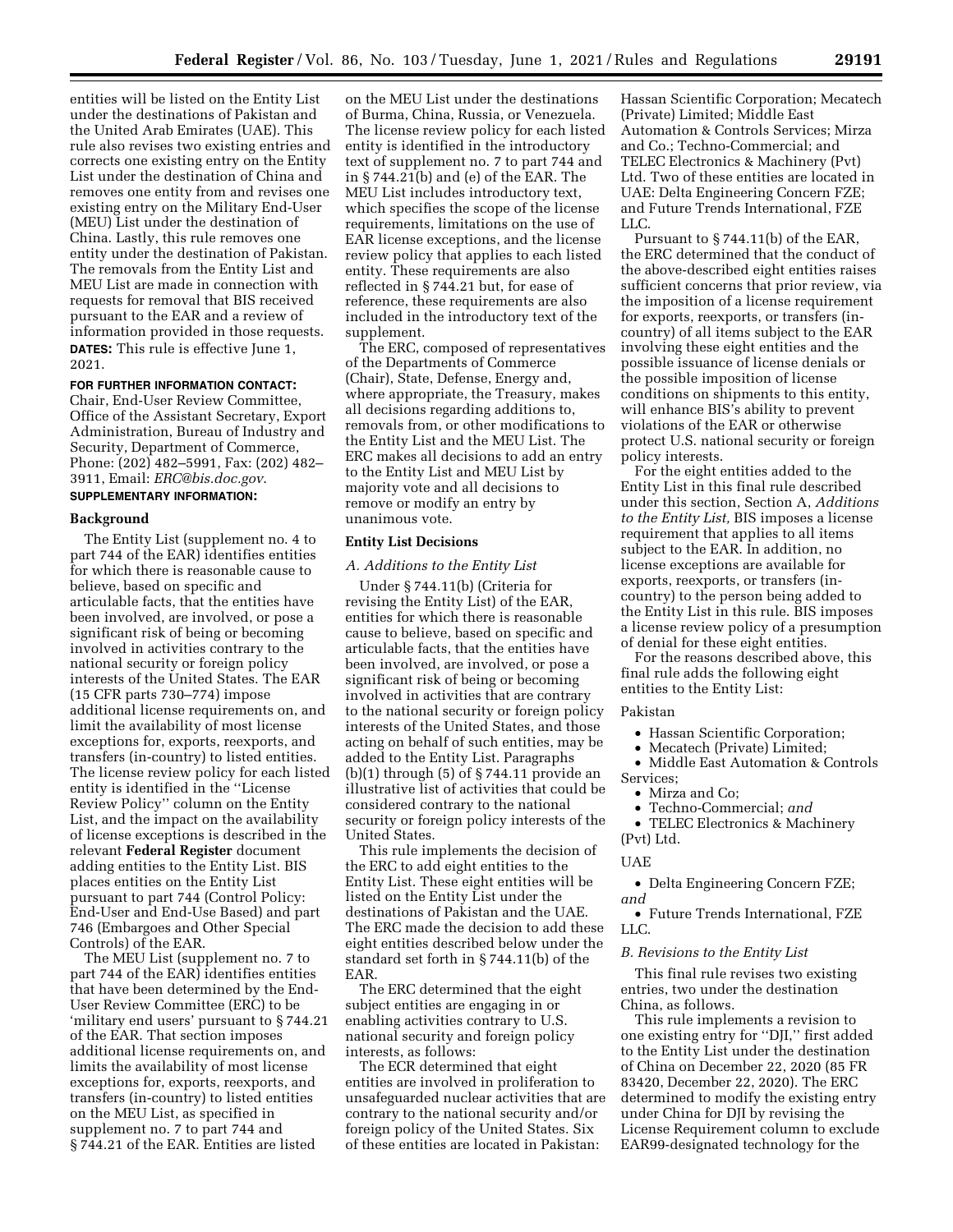operation, maintenance, or repair of unmanned aerial vehicles (UAV) released to DJI by the operator of the UAV.

This rule implements a revision to one existing entry for ''Seajet Company Limited,'' first added to the Entity List under the destination of China on September 4, 2018 (83 FR 44824, September 4, 2018). BIS is revising the existing entry under China by adding three aliases and five addresses. The ERC determined to modify the existing entry for Seajet Company Limited under China by adding alternate business names as aliases and addresses.

# *C. Correction to the Entity List*

This final rule implements a correction to one existing entry on the Entity List, one under China. The correction is under the destination of China for the entity China State Shipbuilding Corporation, Limited (CSSC) 750th Research Institute. This entity was added to the EAR on December 18, 2020 (85 FR 83416, December 22, 2020) (the ''December 22 Final Rule''). While the amendatory instruction and the Background section of the December 22 Final Rule adding the entity used the correct name China State Shipbuilding Corporation, Limited (CSSC) 750th Test Center, the regulatory text of the December 22 Final Rule used the incorrect title China State Shipbuilding Corporation, Limited (CSSC) 750th Research Institute. While BIS had updated the preamble and the amendatory instruction of December 22 Final Rule to use Test Center instead of Research Center in the entity name, it inadvertently missed updating the correction in the regulatory text. Because the December 22 Final Rule used a slightly different name in the amendatory instruction compared to the regulatory text, the change was not incorporated as intended in the regulations. This final rule corrects the entity's name to accurately state China State Shipbuilding Corporation, Limited (CSSC) 750th Test Center. This correction is made by adding the entry again with the corrected entity name.

### *D. Removals From the Entity List*

This rule implements a decision of the ERC to remove IKAN Engineering Services, one entity located in Pakistan, from the Entity List on the basis of a removal request. The entry for IKAN Engineering Services was added to the Entity List on September 18, 2014 (79 FR 56003, September 18, 2014). The ERC decided to remove this one entity based on information BIS received pursuant to § 744.16 of the EAR and the review the ERC conducted in

accordance with procedures described in supplement no. 5 to part 744.

This final rule implements the decision to remove the following one entity, located in Pakistan, from the Entity List:

# Pakistan

• IKAN Engineering Services.

### **ERC MEU List Decisions**

# *Removals From the MEU List*

This rule removes Molecular Devices Shanghai Corporation, an entity located in China, from the MEU List. The entry for Molecular Devices Shanghai Corporation was added to the MEU List on December 23, 2020 (85 FR 83799, December 23, 2020). The ERC determined to remove the entry for Molecular Devices Shanghai Corporation from the MEU List on the basis of a request for removal submitted to BIS pursuant to § 744.21(b)(2) of the EAR.

This final rule removes the following one entity, located in China, from the MEU List:

### China

• Molecular Devices Shanghai Corporation.

#### *Revisions to the MEU List*

This final rule revises one existing entry, under the destination China, as follows. This rule implements a revision to one existing entry for Hutchison Optel Telecom Technology Co., Ltd., first added to the MEU List under the destination of China on December 23, 2020 (85 FR 83799, December 23, 2020). BIS is revising the existing entry under China by removing ''Hutchinson'' at the beginning of the entity's name and adding ''Chongqing'' in its place. The entity's name will read as Chongqing Optel Telecom Technology Co., Ltd. The ERC determined to modify the entry for Hutchison Optel Telecom Technology Co., Ltd. to change the name and address for this entry on the basis of a request for modification submitted to BIS pursuant to  $\S 744.21(b)(1)(i)$  of the EAR. Because this modification changes the first name of the entity, the amendatory instructions below remove the existing entity with the current name and changes the entity name to the amended name. This final rule retains the original **Federal Register**  citation and also includes the **Federal Register** citation from this final rule, so that the public is aware of when this existing entity was originally added and when it was modified on the MEU List.

### *Savings Clause*

Shipments of items removed from eligibility for a License Exception or export, reexport, or transfer (in-country) without a license (NLR) as a result of this regulatory action that were en route aboard a carrier to a port of export, reexport, or transfer (in-country), on June 1, 2021, pursuant to actual orders for export, reexport, or transfer (incountry) to or within a foreign destination, may proceed to that destination under the previous eligibility for a License Exception or export, reexport, or transfer (in-country) without a license (NLR).

#### **Export Control Reform Act of 2018**

On August 13, 2018, the President signed into law the John S. McCain National Defense Authorization Act for Fiscal Year 2019, which included the Export Control Reform Act of 2018 (ECRA) (50 U.S.C. 4801–4852). ECRA provides the legal basis for BIS's principal authorities and serves as the authority under which BIS issues this rule.

### **Rulemaking Requirements**

1. Executive Orders 13563 and 12866 direct agencies to assess all costs and benefits of available regulatory alternatives and, if regulation is necessary, to select regulatory approaches that maximize net benefits (including potential economic, environmental, public health and safety effects, distributive impacts, and equity). Executive Order 13563 emphasizes the importance of quantifying both costs and benefits, of reducing costs, of harmonizing rules, and of promoting flexibility. This final rule has been designated to be not significant for purposes of Executive Order 12866.

2. Notwithstanding any other provision of law, no person is required to respond to or be subject to a penalty for failure to comply with a collection of information, subject to the requirements of the Paperwork Reduction Act of 1995 (44 U.S.C. 3501 *et seq.*) (PRA), unless that collection of information displays a currently valid Office of Management and Budget (OMB) Control Number. This regulation involves collections previously approved by OMB under control number 0694–0088, Simplified Network Application Processing System, which includes, among other things, license applications, and carries a burden estimate of 29.6 minutes for a manual or electronic submission. Total burden hours associated with the PRA and OMB control number 0694–0088 are not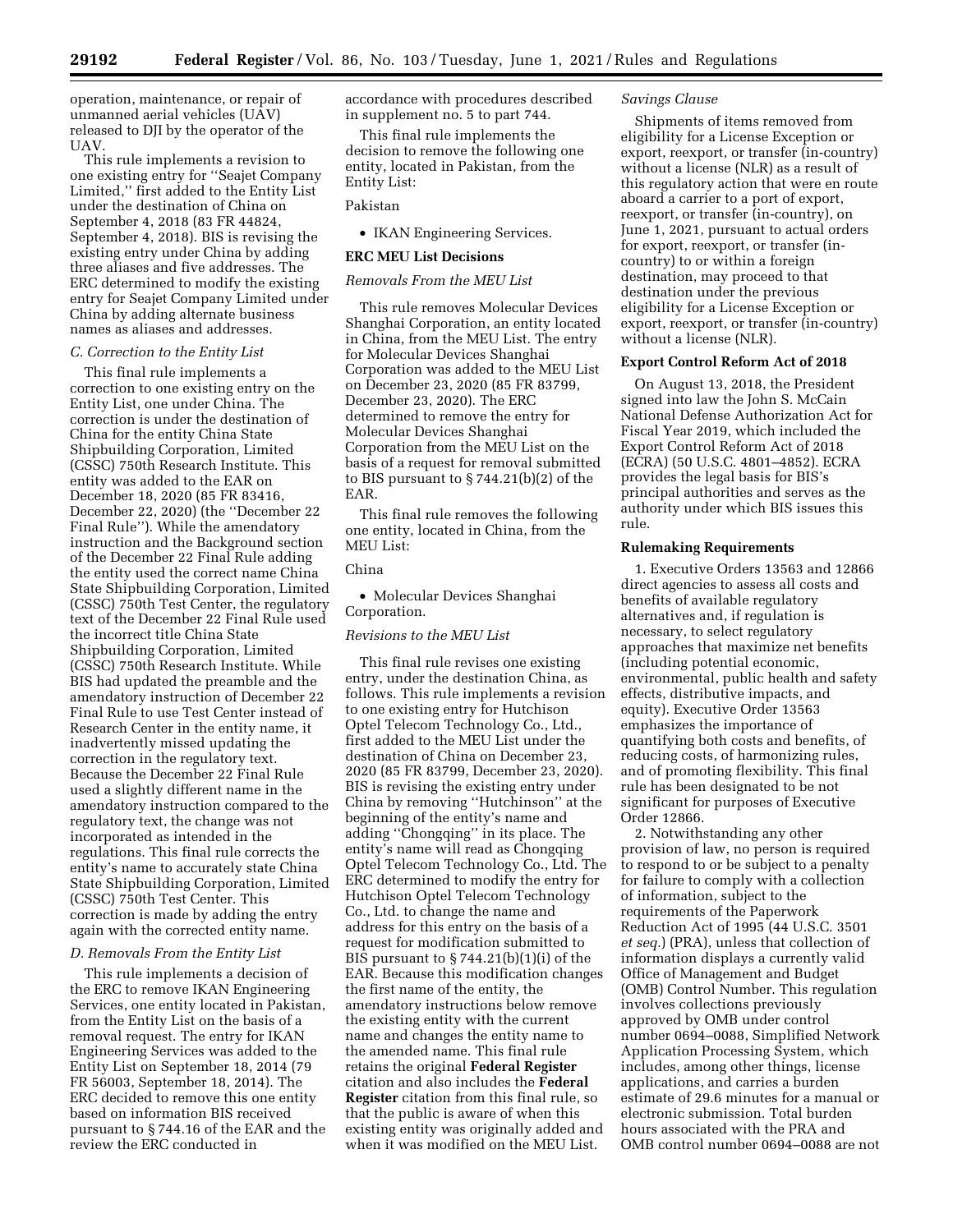expected to increase as a result of this rule.

3. This rule does not contain policies with federalism implications as that term is defined in Executive Order 13132.

4. Pursuant to section 1762 of ECRA (*see* 50 U.S.C. 4821), this action is exempt from the Administrative Procedure Act (5 U.S.C. 553) requirements for notice of proposed rulemaking, opportunity for public participation, and delay in effective date.

5. Because a notice of proposed rulemaking and an opportunity for public comment are not required to be given for this rule by 5 U.S.C. 553, or by any other law, the analytical requirements of the Regulatory Flexibility Act, 5 U.S.C. 601, *et seq.,* are not applicable. Accordingly, no regulatory flexibility analysis is required and none has been prepared.

## **List of Subjects in 15 CFR Part 744**

Exports, Reporting and recordkeeping requirements, Terrorism.

Accordingly, part 744 of the Export Administration Regulations (15 CFR parts 730–774) is amended as follows:

#### **PART 744—[AMENDED]**

■ 1. The authority citation for 15 CFR part 744 continues to read as follows:

**Authority:** 50 U.S.C. 4801–4852; 50 U.S.C. 4601 *et seq.;* 50 U.S.C. 1701 *et seq.;* 22 U.S.C. 3201 *et seq.;* 42 U.S.C. 2139a; 22 U.S.C. 7201 *et seq.;* 22 U.S.C. 7210; E.O. 12058, 43 FR 20947, 3 CFR, 1978 Comp., p. 179; E.O. 12851, 58 FR 33181, 3 CFR, 1993 Comp., p. 608; E.O. 12938, 59 FR 59099, 3 CFR, 1994 Comp., p. 950; E.O. 13026, 61 FR 58767, 3 CFR, 1996 Comp., p. 228; E.O. 13099, 63 FR 45167, 3 CFR, 1998 Comp., p. 208; E.O. 13222, 66 FR 44025, 3 CFR, 2001 Comp., p. 783; E.O. 13224, 66 FR 49079, 3 CFR, 2001 Comp., p. 786; Notice of September 18, 2020, 85 FR 59641 (September 22, 2020); Notice of November 12, 2020, 85 FR 72897 (November 13, 2020).

■ 2. Supplement No. 4 to part 744 is amended:

■ a. Under CHINA, PEOPLE'S REPUBLIC OF:

■ i. By adding in alphabetical order an entry for ''China State Shipbuilding

Corporation, Limited (CSSC) 750th Test Center''; and

■ ii. By revising the entries for "DJI" and ''Seajet Company Limited'';

■ b. Under PAKISTAN:

■ i. By adding in alphabetical order an entry for ''Hassan Scientific Corporation'';

■ ii. By removing the entry for "IKAN Engineering Services''; and

■ iii. By adding in alphabetical order entries for ''Mecatech (Private) Limited,'' ''Middle East Automation & Controls Services,'' ''Mirza and Co.,'' ''Techno-Commercial,'' and ''TELEC Electronics & Machinery (Pvt) Ltd.''; and

■ c. Under the UNITED ARAB EMIRATES, by adding in alphabetical order entries for ''Delta Engineering Concern FZE'' and ''Future Trends International, FZE LLC''.

The additions and revisions read as follows:

**Supplement No. 4 to Part 744—Entity List** 

\* \* \* \* \*

| Country                  | Entity                                                                                                                                                                                                                                                                                                                                                                | License<br>requirement                                                                                                                                                                                                                                             | License<br>review policy                                                                                                                                                      | Federal Register et al.<br>citation                                      |
|--------------------------|-----------------------------------------------------------------------------------------------------------------------------------------------------------------------------------------------------------------------------------------------------------------------------------------------------------------------------------------------------------------------|--------------------------------------------------------------------------------------------------------------------------------------------------------------------------------------------------------------------------------------------------------------------|-------------------------------------------------------------------------------------------------------------------------------------------------------------------------------|--------------------------------------------------------------------------|
| CHINA, PEO-<br>PLE'S RE- |                                                                                                                                                                                                                                                                                                                                                                       |                                                                                                                                                                                                                                                                    |                                                                                                                                                                               |                                                                          |
| PUBLIC OF                | China State Shipbuilding Corporation,<br>Limited (CSSC) 750th Test Center,<br>a.k.a., the following two aliases:<br>-China Shipbuilding Industry Group<br>Co., Ltd. (CSIC) 750th Test Center;<br>and<br>-Kunming Marine Equipment Re-<br>search and Test Center.<br>No. 3, Renmin East Road, Panlong<br>District, Kunming, Yunnan Province,<br>China.                 | All items subject to the<br>EAR. (See §744.11 of<br>the EAR).                                                                                                                                                                                                      | Presumption of denial                                                                                                                                                         | 85 FR 83420, 12/22/20.<br>86 FR INSERT FR<br>PAGE NUMBER] 6/1/<br>2021.  |
|                          | DJI, a.k.a., the following four aliases:<br>-Shenzhen DJI Innovation Technology<br>Co., Ltd.;<br>-SZ DJI Technology Co., Ltd.;<br>-Shenzhen DJI Sciences and Tech-<br>nologies Ltd.; and<br>-Da-Jiang Innovations.<br>14 Floor, West Wing, Skyworth Semi-<br>conductor Design Building, No.18<br>Gaoxin South 4th Ave., Nanshan<br>District, Shenzhen, China, 518057. | All items subject to the<br>EAR. (See §744.11 of<br>the EAR), except for<br>EAR99-designated<br>technology for the oper-<br>ation, maintenance, or<br>repair of unmanned aer-<br>ial vehicles (UAV) re-<br>leased to this entity by<br>the operator of the<br>UAV. | Case-by-case review for<br>items necessary to de-<br>tect, identify and treat<br>infectious disease; Pre-<br>sumption of denial for<br>all other items subject<br>to the EAR. | 85 FR 83420, 12/22/20.<br>86 FR IINSERT FR<br>PAGE NUMBER] 6/1/<br>2021. |
|                          | Seajet Company Limited, a.k.a., the fol-<br>lowing three aliases:<br>-Hisiang Logistics Company Limited;<br>-Beijing Haixiang International Trans-<br>port Agency Co., Ltd.; and<br>-GDL Company Limited                                                                                                                                                              | For all items subject to<br>the EAR. (See §744.11<br>of the EAR).                                                                                                                                                                                                  | Presumption of denial.                                                                                                                                                        | 83 FR 44824, 9/4/18. 86<br>FR INSERT FR PAGE<br>NUMBER] 6/1/2021.        |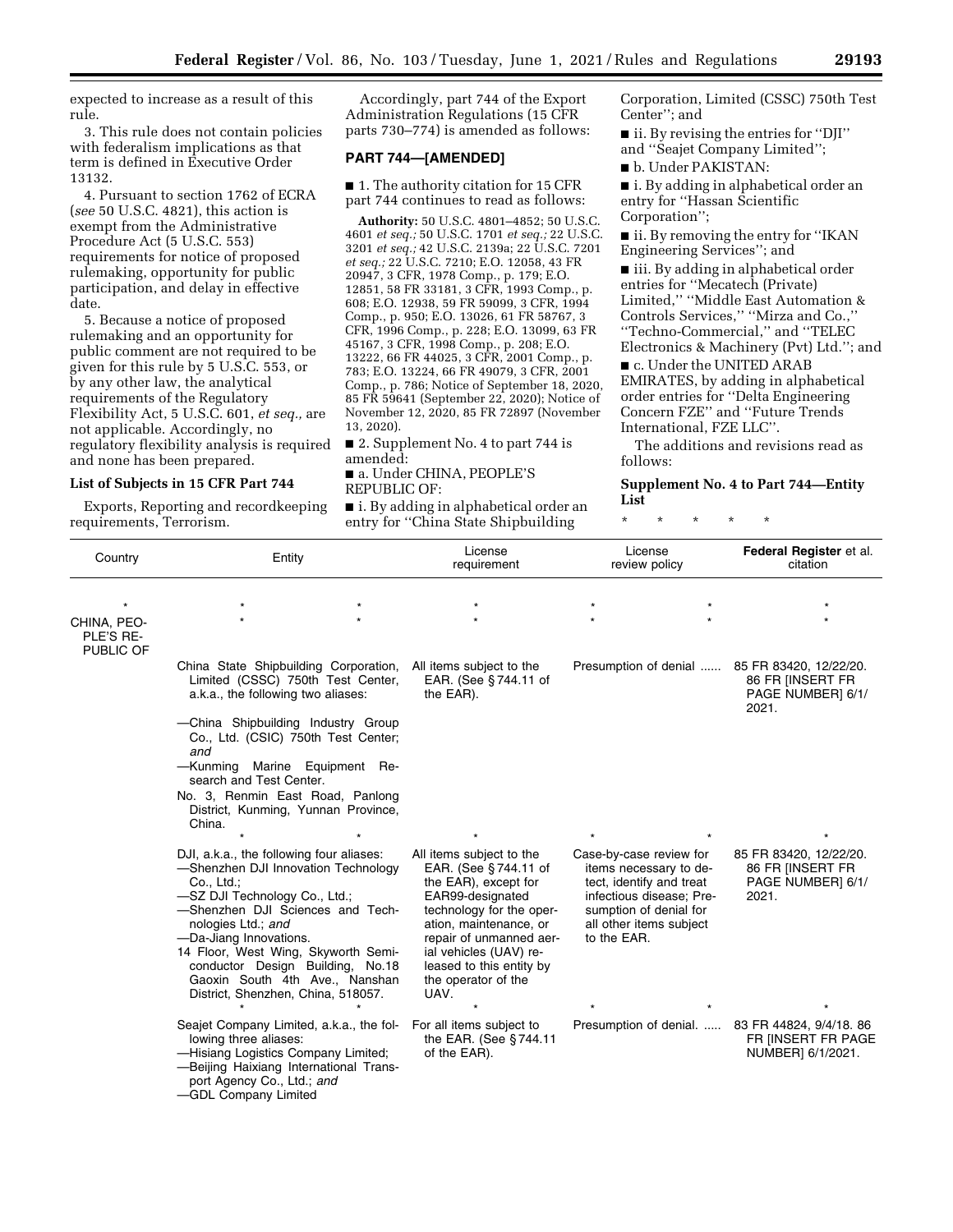$\equiv$ 

▀

| Country  | Entity                                                                                                                                                                                                                                                                                                                                                                                                                                                                                                                                                                                                                                                                                                                                                                                                                                                                                                                                                                     | License<br>requirement           | License<br>review policy | Federal Register et al.<br>citation                                            |
|----------|----------------------------------------------------------------------------------------------------------------------------------------------------------------------------------------------------------------------------------------------------------------------------------------------------------------------------------------------------------------------------------------------------------------------------------------------------------------------------------------------------------------------------------------------------------------------------------------------------------------------------------------------------------------------------------------------------------------------------------------------------------------------------------------------------------------------------------------------------------------------------------------------------------------------------------------------------------------------------|----------------------------------|--------------------------|--------------------------------------------------------------------------------|
|          | B-804 SOHO New Town, 88 Jianguo<br>Road, Chaoyang District, Beijing,<br>100022, China; and Room 1002, LT<br>Square, No. 500, Chengdu North<br>Road, Shanghai, 200003, China; and<br>Unit 1906-2, West Tower, Fortune<br>Plaza, No. 114, Tiyu Dong Rd,<br>Tianhe District, Guangzhou 510620,<br>China; and No. 2, Juhe 6 Street,<br>Jufuyuan, Business Development<br>Tongzhou Di, Beijing, China; and<br>Room 2, A316 Haidin 9 Road,<br>Tianjin, Port Free Trade Zone,<br>Tianjin, China; and 2-403 No.2<br>Jinsui Lu, Nanfaxin, Shunyi District,<br>Beijing, China; and Room 2201-23,<br>Building (1-5), No. 600 Hengfeng<br>Road, Jing'an District, Shanghai,<br>China, and 404 (8), Zongbao Zone<br>Building, No. 1998, Innovation Ave-<br>nue, Dongxihu District, Wuhan,<br>China; and Zibian A25 3rd Floor, No.<br>98 Jianji Road, Haizhu District,<br>Guangzhou, China; and B-807<br>SOHO New Town, 88 Jianguo Road,<br>Chaoyang District, 100022 Beijing,<br>China. |                                  |                          |                                                                                |
|          |                                                                                                                                                                                                                                                                                                                                                                                                                                                                                                                                                                                                                                                                                                                                                                                                                                                                                                                                                                            |                                  |                          | $\star$                                                                        |
|          |                                                                                                                                                                                                                                                                                                                                                                                                                                                                                                                                                                                                                                                                                                                                                                                                                                                                                                                                                                            |                                  |                          |                                                                                |
| PAKISTAN |                                                                                                                                                                                                                                                                                                                                                                                                                                                                                                                                                                                                                                                                                                                                                                                                                                                                                                                                                                            |                                  | $\star$                  | $\star$                                                                        |
|          | Hassan Scientific Corporation, a.k.a., All Items Subject to the<br>the following one alias:<br>-Hasan Scientific Corporation.<br>50 Akbari Road, New Anarkali, Lahore,<br>Pakistan.                                                                                                                                                                                                                                                                                                                                                                                                                                                                                                                                                                                                                                                                                                                                                                                        | EAR.                             |                          | See §744.2(d) of the EAR 86 FR [INSERT FR PAGE<br>NUMBER] 6/1/2021.            |
|          | Mecatech (Private) Limited, a.k.a., the All Items Subject to the<br>following one alias:<br>-Mecatech.<br>402, 4th Floor, Chena Centre, Plot<br>#104-E, Jinnah Avenue, Blue Area,<br>Islamabad, Pakistan.                                                                                                                                                                                                                                                                                                                                                                                                                                                                                                                                                                                                                                                                                                                                                                  | EAR.                             |                          | See §744.2(d) of the EAR 86 FR [INSERT FR PAGE<br>NUMBER] 6/1/2021.            |
|          | Middle East Automation & Controls All Items Subject to the<br>Services, a.k.a., the following one<br>alias:<br>-MACS; and<br>—MEACS.<br>274-A, Canal View Housing Society,                                                                                                                                                                                                                                                                                                                                                                                                                                                                                                                                                                                                                                                                                                                                                                                                 | EAR.                             |                          | See §744.2(d) of the EAR 86 FR [INSERT FR PAGE<br>NUMBER] 6/1/2021.            |
|          | Lahore, Pakistan.<br>Mirza and Co., a.k.a., the following one All Items Subject to the<br>alias:<br>-Mirza.<br>Office #343 3rd floor, Landmark Plaza<br>5% Jail Road, Lahore, Pakistan.                                                                                                                                                                                                                                                                                                                                                                                                                                                                                                                                                                                                                                                                                                                                                                                    | EAR.                             | $\star$                  | See §744.2(d) of the EAR 86 FR [INSERT FR PAGE<br>NUMBER] 6/1/2021.<br>$\star$ |
|          | Techno-Commercial, a.k.a., the fol- All Items Subject to the<br>lowing two aliases:<br>-TCL; and<br>-Techserve.<br>8-22-24 Farid Plaza, 65 Shadman, La-<br>hore, Pakistan.                                                                                                                                                                                                                                                                                                                                                                                                                                                                                                                                                                                                                                                                                                                                                                                                 | EAR.                             |                          | See §744.2(d) of the EAR 86 FR [INSERT FR PAGE<br>NUMBER] 6/1/2021.            |
|          | TELEC Electronics & Machinery (Pvt)<br>Ltd., a.k.a., the following one alias:<br>—TELEC.<br>415 Mehboob Chambers,<br>Abdullah<br>Haroon Road, Saddar,<br>Karachi,<br>74400; and No. 1363, Cornice Road,<br>Phase 3, Bahria Town, Islamabad,<br>Pakistan.                                                                                                                                                                                                                                                                                                                                                                                                                                                                                                                                                                                                                                                                                                                   | All Items Subject to the<br>EAR. |                          | See §744.2(d) of the EAR 86 FR [INSERT FR PAGE<br>NUMBER] 6/1/2021.            |